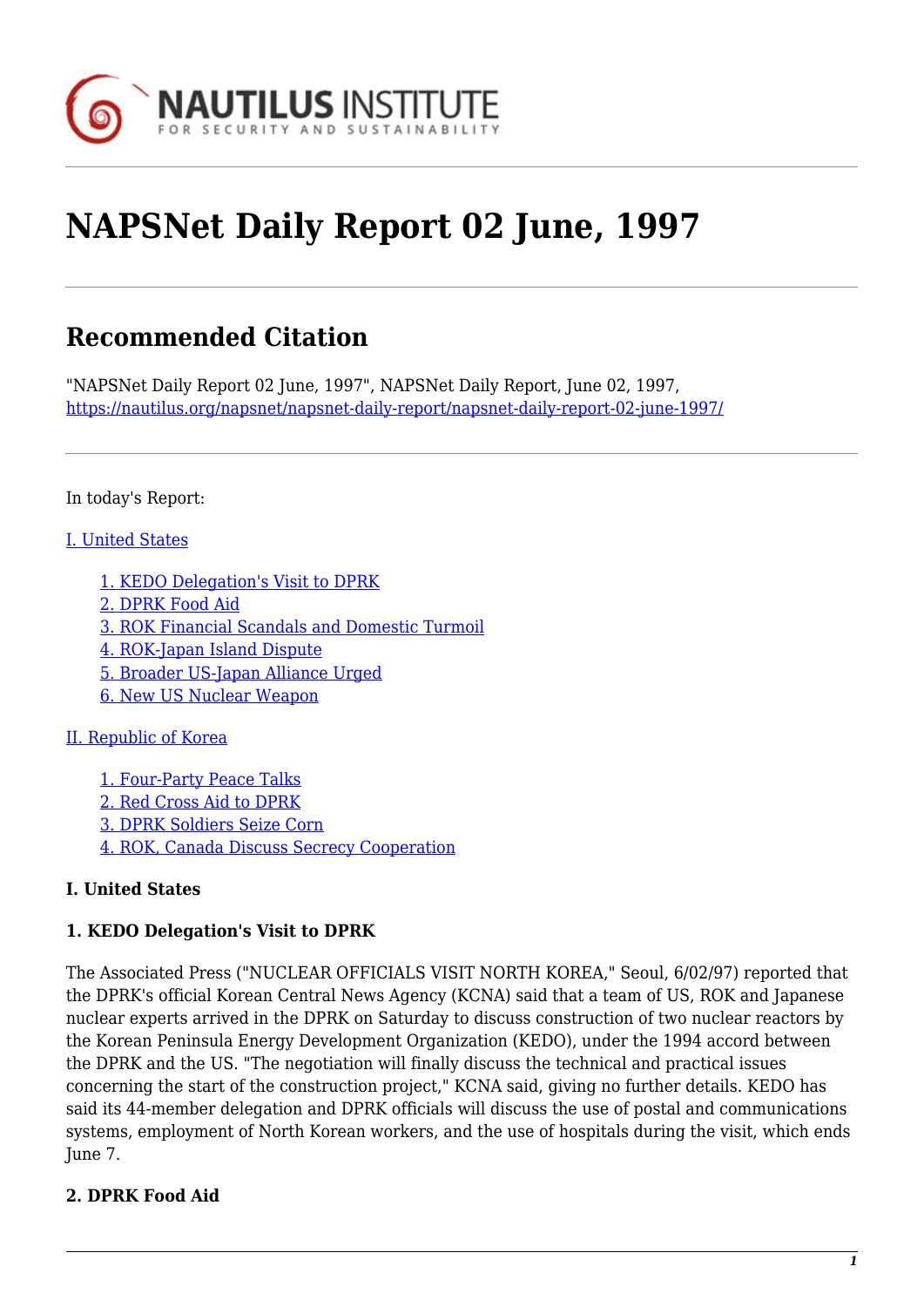United Press International ("RED CROSS BOOSTS N.KOREA AID FIVE-FOLD," Seoul, 5/31/97) reported that the International Federation of the Red Cross (IFRC) announced plans to supply enough food aid to the DPRK to feed 700,000 people, five times as many as it currently assists. The announcement followed an assessment of the current situation that calls the lead-up to October's harvest "the most critical period." Geoff Dennis, a former IFRC representative in Pyongyang who led a recent three-person visit to the DPRK, said Sunday, "With the substantial donations from particularly the S

In today's Report:

## [I. United States](#page-1-0)

[1. KEDO Delegation's Visit to DPRK](#page-1-1) [2. DPRK Food Aid](#page-2-0) [3. ROK Financial Scandals and Domestic Turmoil](#page-2-1) [4. ROK-Japan Island Dispute](#page-3-0) [5. Broader US-Japan Alliance Urged](#page-3-1) [6. New US Nuclear Weapon](#page-4-0)

### [II. Republic of Korea](#page-5-0)

[1. Four-Party Peace Talks](#page-5-1) [2. Red Cross Aid to DPRK](#page-5-2) [3. DPRK Soldiers Seize Corn](#page-5-3) [4. ROK, Canada Discuss Secrecy Cooperation](#page-6-0)

#### **I. United States**

# **1. KEDO Delegation's Visit to DPRK**

The Associated Press ("NUCLEAR OFFICIALS VISIT NORTH KOREA," Seoul, 6/02/97) reported that the DPRK's official Korean Central News Agency (KCNA) said that a team of US, ROK and Japanese nuclear experts arrived in the DPRK on Saturday to discuss construction of two nuclear reactors by the Korean Peninsula Energy Development Organization (KEDO), under the 1994 accord between the DPRK and the US. "The negotiation will finally discuss the technical and practical issues concerning the start of the construction project," KCNA said, giving no further details. KEDO has said its 44-member delegation and DPRK officials will discuss the use of postal and communications systems, employment of North Korean workers, and the use of hospitals during the visit, which ends June 7.

#### **2. DPRK Food Aid**

United Press International ("RED CROSS BOOSTS N.KOREA AID FIVE-FOLD," Seoul, 5/31/97) reported that the International Federation of the Red Cross (IFRC) announced plans to supply enough food aid to the DPRK to feed 700,000 people, five times as many as it currently assists. The announcement followed an assessment of the current situation that calls the lead-up to October's harvest "the most critical period." Geoff Dennis, a former IFRC representative in Pyongyang who led a recent three-person visit to the DPRK, said Sunday, "With the substantial donations from particularly the S

#### <span id="page-1-0"></span>**I. United States**

#### <span id="page-1-1"></span>**1. KEDO Delegation's Visit to DPRK**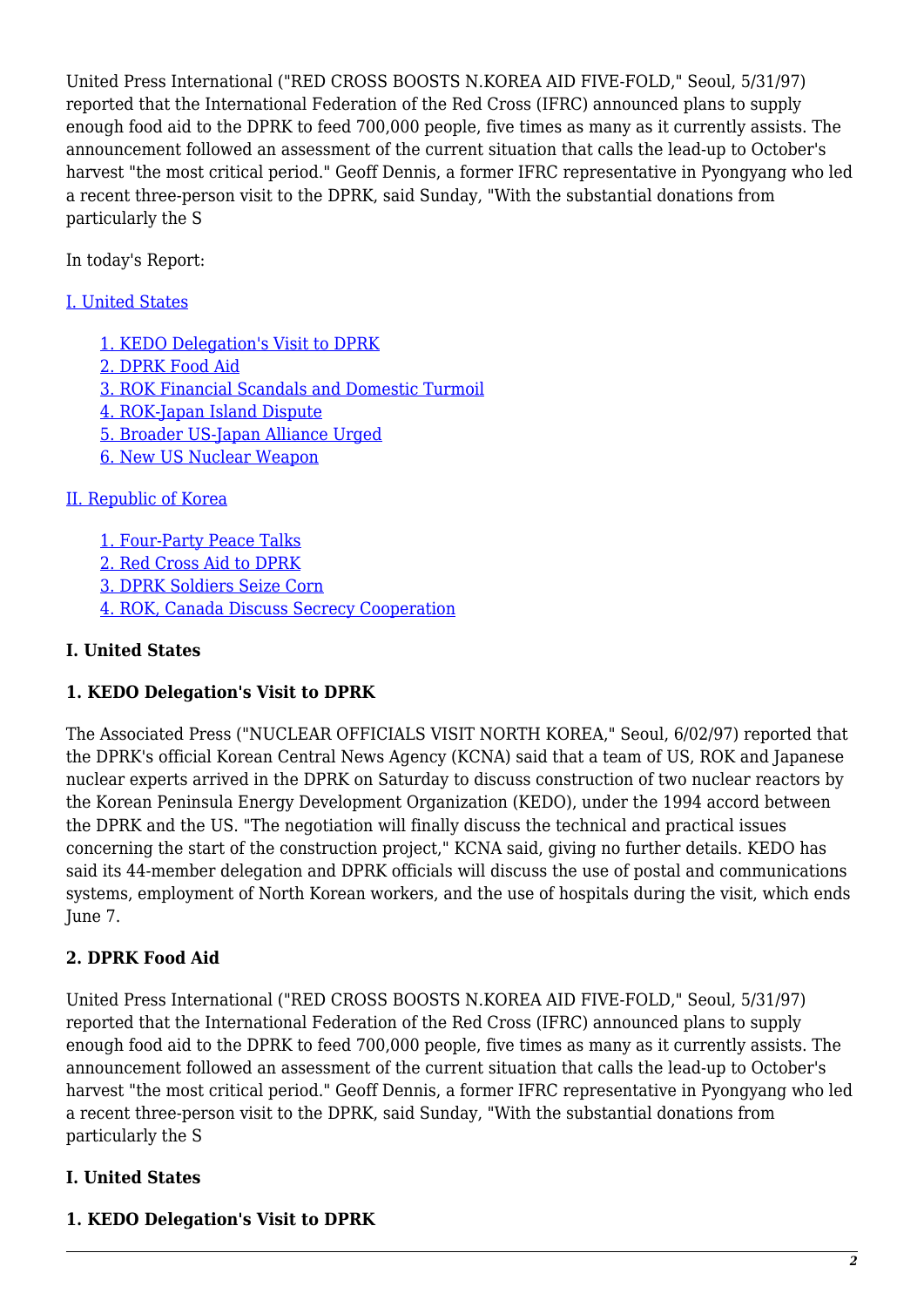The Associated Press ("NUCLEAR OFFICIALS VISIT NORTH KOREA," Seoul, 6/02/97) reported that the DPRK's official Korean Central News Agency (KCNA) said that a team of US, ROK and Japanese nuclear experts arrived in the DPRK on Saturday to discuss construction of two nuclear reactors by the Korean Peninsula Energy Development Organization (KEDO), under the 1994 accord between the DPRK and the US. "The negotiation will finally discuss the technical and practical issues concerning the start of the construction project," KCNA said, giving no further details. KEDO has said its 44-member delegation and DPRK officials will discuss the use of postal and communications systems, employment of North Korean workers, and the use of hospitals during the visit, which ends June 7.

# <span id="page-2-0"></span>**2. DPRK Food Aid**

United Press International ("RED CROSS BOOSTS N.KOREA AID FIVE-FOLD," Seoul, 5/31/97) reported that the International Federation of the Red Cross (IFRC) announced plans to supply enough food aid to the DPRK to feed 700,000 people, five times as many as it currently assists. The announcement followed an assessment of the current situation that calls the lead-up to October's harvest "the most critical period." Geoff Dennis, a former IFRC representative in Pyongyang who led a recent three-person visit to the DPRK, said Sunday, "With the substantial donations from particularly the South Korea Red Cross but also from other donors, we are able to increase our operation considerably." Along with the increased food aid beginning July 1, the IFRC will start an Essential Drugs Program, to supply drugs and equipment to hospitals and clinics. Dennis said the group's tour of 15 hospitals and clinics as well as kindergartens and nurseries revealed "severe" shortages. He also reported people are boiling bark to supplement meager rations, and in visits to homes as well as aid centers there was no sign of meat, oil or sugar. The boosted food program is scheduled to last until November when authorities will be able to assess the October harvest. The IFRC says the North's public distribution of daily rations has been slashed to 100-150 grams a day, less than a third of the basic subsistence level.

The AP-Dow Jones News Service ("S. KOREA TO SEND 11,200 TONS OF FOOD TO N. KOREA," Seoul, 6/02/97) reported that the ROK Red Cross said Monday it will send 7,000 tons of corn and 4,200 tons of powdered corn to the DPRK later this month. The shipment is the first of 50,000 tons of relief aid the ROK Red Cross will provide to the DPRK by the end of July under the agreement reached last week in Beijing. The ROK said it will ship the first batch by train through the PRC between June 12 and 19. Unlike earlier shipments, the sacks of corn will bear labels showing that they come from ROK donors, a provision the DPRK had previously refused to accept. ROK Red Cross officials also will travel to the North to hand over the food to International Red Cross officials for distribution. Under the Beijing deal, the ROK donors also designated specific provinces in which the food must be distributed.

#### <span id="page-2-1"></span>**3. ROK Financial Scandals and Domestic Turmoil**

The Associated Press ("11 SENTENCED IN S.KOREA CASE," Seoul, 6/01/97) and Reuters ("SEOUL COURT JAILS HANBO PATRIARCH FOR 15 YEARS," Seoul, 6/02/97) reported that Chung Tae-soo, the patriarch of the ROK's troubled Hanbo Group, was jailed for 15 years on Monday after he was convicted of bribing top aides to President Kim Young-sam, bankers and others in a financial scandal that has rocked the nation. Chung was one of 10 people handed stiff prison sentences by a Seoul court in the loans-for-kickbacks scandal. The others are a former cabinet minister, three lawmakers with the ruling New Korea Party and one with the main opposition party, three ex-bankers, and Chung's son, Bo-kun. Father and son were found guilty of siphoning off a combined US\$408 million for bribes to bankers and politicians that were to keep money rolling in to Hanbo Steel Co., which collapsed in January under debts of US\$5.6 billion, setting off a chain of corporate failures and shaking the banking system. The elder Chung, 74, was convicted of giving bribes, embezzlement and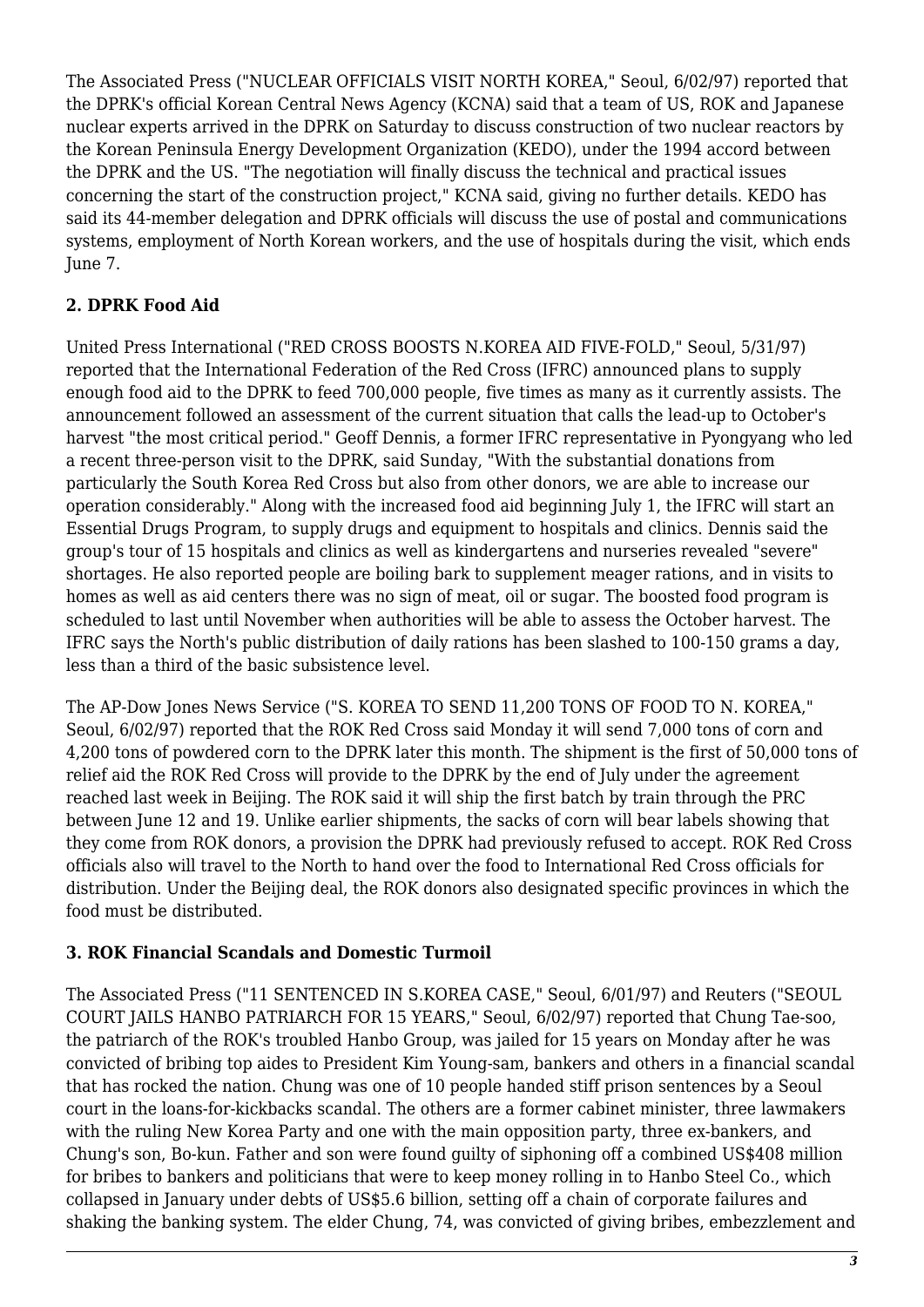fraud, while his son, 43, who is Hanbo Steel's current chairman, was jailed for three years for embezzlement. The scandal has shattered President Kim's credibility and unearthed other bribery scandals that led to the arrest of his son, Kim Hyun-chul. One related scandal, concerning Kim Young-sam's spending on his 1992 election campaign, which opposition parties say was bankrolled in part by Hanbo, has sparked a wave of violence by students demanding the president step down. [Ed. note: See following item.] Under Korean law, both the defendants and prosecution have one week to appeal. The prosecution sought prison terms of up to 20 years for all those involved.

The Associated Press ("KOREAN POLICEMAN KILLED IN CLASH," Seoul, 6/02/97) reported that in the fourth consecutive day of anti-government demonstrations in the ROK, students demanding the ouster of President Kim Young-sam hurled firebombs and beat police with metal pipes today, killing one policeman. Students in separate groups engaged in running battles with police, chanting "Kim Young-sam step down!" The students are angry over Kim's refusal to disclose funding amounts and sources for his 1992 presidential election. Some police responded with tear gas; dozens of other officers pulled back. In one encounter, students stopped about 10 officers and stripped them of their gear. Officials at Minjoong Hospital said police Cpl. Yoo Ji-woong was dead on arrival at the hospital's intensive care unit. MBC, the national TV station, quoted police witnesses as saying the officer collapsed after students beat him repeatedly with metal pipes. Other policemen were seen bleeding at the scene. In the past, deaths of policemen in clashes with students have led the government to crack down on student movements and often triggered violent clashes on campuses.

# <span id="page-3-0"></span>**4. ROK-Japan Island Dispute**

The AP-Dow Jones News Service ("JAPAN REGRETS S. KOREA'S PLAN TO BUILD ON DISPUTED ISLAND," Tokyo, 6/02/97) reported that Japan's Foreign Ministry summoned ROK Embassy Minister Kim Yon-gyu Monday to tell him Japan is upset about plans by the ROK government to build on islands in the Japan Sea that both countries claim. Ryozo Kato, who heads the ministry's Asia Bureau, told Kim that Japan is seriously disappointed in South Korea's plans to use construction to tighten its grip on the group of tiny islets, called Takeshima by Japan and Tokdo by the ROK. "Takeshima is part of Japan's native land," Kato said of the islands, according to a bureau official who declined to be named. Kato's action was a response to Friday's announcement by Seoul of longterm maritime policies that include building accommodations that will turn the islands into a fisheries base. The ROK, which has effective control over the islands, also said it will spend US\$8 million from next year to 2001 to build weather survey facilities there.

#### <span id="page-3-1"></span>**5. Broader US-Japan Alliance Urged**

The Wall Street Journal Interactive Edition (Eduardo Lachica, "STUDY RECOMMENDS U.S., JAPAN FORM ALLIANCE TO MANAGE CRISES," Washington, 6/02/97) reported that a study sponsored by the Council on Foreign Relations is calling for a more resilient US-Japan alliance that can respond effectively to a crisis on the Korean peninsula or in the South China Sea. Harold Brown, a former US defense secretary and the co-chairman of a group of US and Japanese security experts that produced the study, said that the alliance should be redefined so that US commanders can count on the availability of Japanese military and logistic support up "to the point where the crisis is taking place." Brown warned that the relationship could "fracture" if the US finds itself without such help from its ally during a major emergency. According to the study, currently the US cannot count on Japanese assistance in its contingency planning because Japanese forces, operating on guidelines based on constitutional grounds, are not allowed to engage in "collective self-defense." This means that if a Japanese destroyer and a US Navy destroyer are patrolling together and the US warship is fired upon, the Japanese destroyer couldn't fire back or otherwise come to the aid of the US ship, the study says. Brown acknowledged that the study is meant to encourage both governments to spell out clearer guidelines for defense cooperation. An interim report on these guidelines is expected to be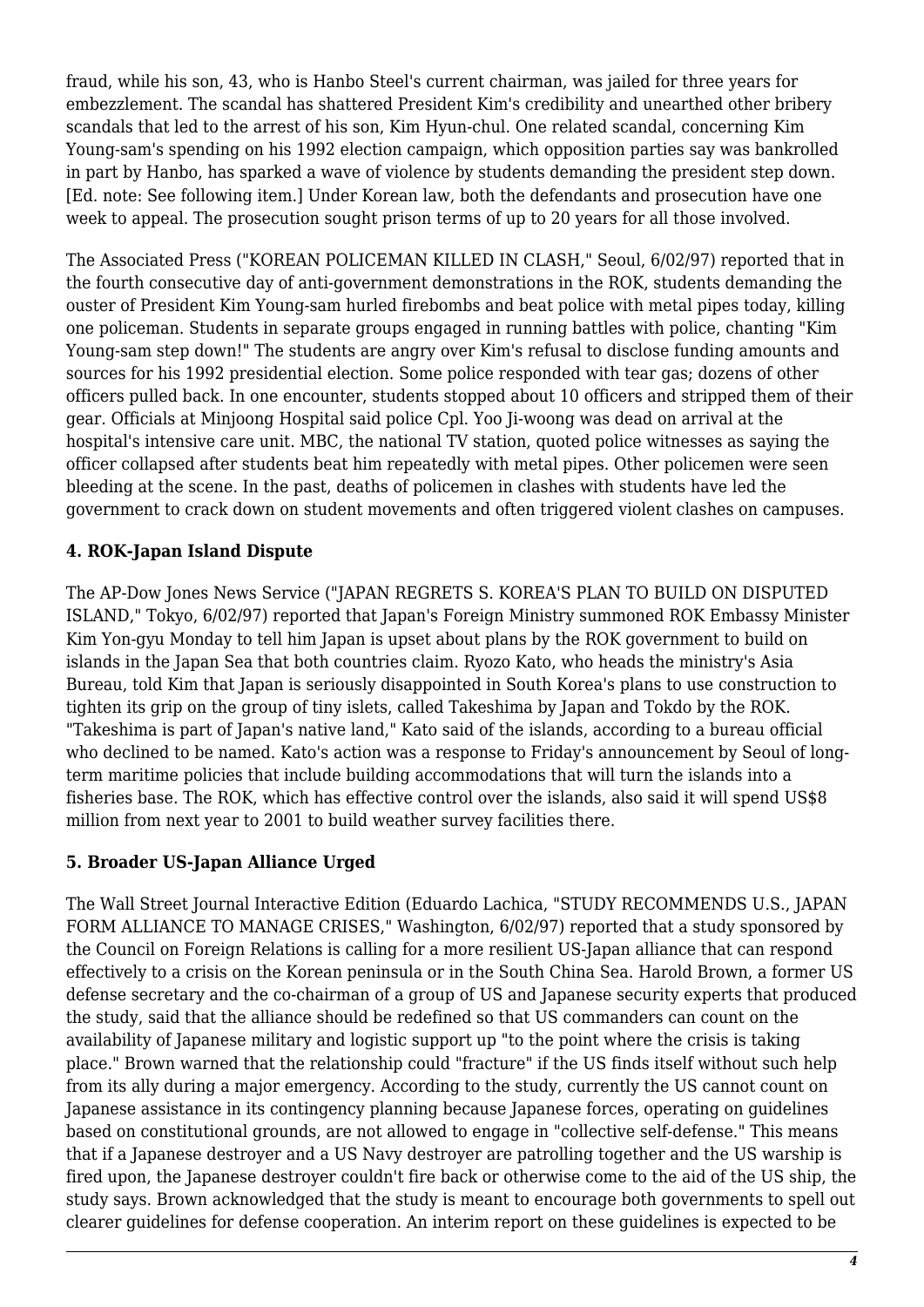jointly issued by US and Japanese authorities early this week.

## <span id="page-4-0"></span>**6. New US Nuclear Weapon**

The New York Times ("Matthew L. Wald, "U.S. REFITS A NUCLEAR BOMB TO DESTROY ENEMY BUNKERS," Washington, 5/31/97, A1) reported that the US has deployed a new nuclear weapon with the capability to destroy underground facilities while causing relatively little surface damage. The B-61, also called the "bunker buster," while repackaging the B-53 hydrogen bomb that has been in the US arsenal for thirty years, represents the first US deployment of a new nuclear capability since the end of the Cold War. Earlier this year, the warhead was refitted with a needle-shaped depleted uranium case enabling the weapon to burrow up to 50 feet into the soil before exploding. Critics contend that the B-61 is a new weapon designed specifically for use against states like the DPRK, Libya, or Iraq, which the US suspects of developing nuclear, chemical or biological weapons in underground complexes. The US Defense Department denies such an intention, and asserts that it has merely improved a delivery system for a weapon intended for use against traditional targets, such as the command-and-control headquarters of other nuclear powers. Dr. Ashton B. Carter, until recently the US Secretary of Defense for International Security, said the B-61 "is a smaller-yield replacement for an older, dirtier, bigger, less safe bomb," and described it as merely "a better mousetrap." However, one US Government official, speaking on the condition of anonymity, described the B-61 as "a new rogue-state weapon" designed to meet the needs of "a new world order." William M. Arkin, a non-governmental expert on nuclear weapons, said, "Of course it's new," adding that he feared that the B-61 was "signaling to the Russians that we're still in the business of nuclear weapons production," particularly mistaken at a time when the US is trying to persuade the Russian Parliament to approve the Start II weapons limitation agreement. Both Arkin and Thomas Cochran, a proliferation expert at the Natural Resources Defense Council, suggested that the new capability might increase the chances that nuclear weapons would be used against underground facilities in the DPRK, Libya, or Iraq. Arkin also noted that conversion of B-52 bombers to launch cruise missiles at distant targets deprived the 9000-pound B-53 of its only delivery system. The new B-61, weighing only 750 pounds, can be carried by the B-2 bomber, which has modern stealth technologies to penetrate into enemy territory.

Greg Mello, director of the Los Alamos Study Group, a nuclear weapons policy research and education organization, wrote an opinion article for The Washington Post ("SHADES OF DR. STRANGELOVE! WILL WE LEARN TO LOVE THE B61-11?," 6/01/97, C01), questioning US deployment of the B61 "mod-11" nuclear bomb intended to penetrate the earth and destroy underground facilities. Mello argued that the B61-11 provides the US with "a substantial new military capability," and "was developed and deployed without public or congressional debate, and in contradiction to official assurances that no new nuclear weapons were being developed in the United States." Mello offered three reasons for the significance of this development. First, from a military standpoint, "the B61-11 is uniquely able to destroy underground targets, and it can be set to do so with a small nuclear yield." Mello noted that this capability was used to threaten Libya even before the weapon development was completed. Second, from a diplomatic standpoint, "this new weapon violates the spirit of the delicately forged international ban on nuclear testing" -- the Comprehensive Test Ban Treaty (CTBT), signed by President Clinton last September and due to be considered for final ratification by the Senate this fall -- and "further undermines the long-standing U.S. commitment to nuclear disarmament embodied in the Nuclear Non-Proliferation Treaty (NPT)." Mello noted that, although the CTBT language is silent on the question of new weapons, US negotiators "have explicitly said it is intended to prohibit such development." Third, from a development and production standpoint, the B61-11 "opens the way for other new weapons now under development in the Department of Energy's massive 'stockpile stewardship and management program.'" Mello noted that, last month, nuclear pioneer Hans Bethe, joined by Frank von Hippel of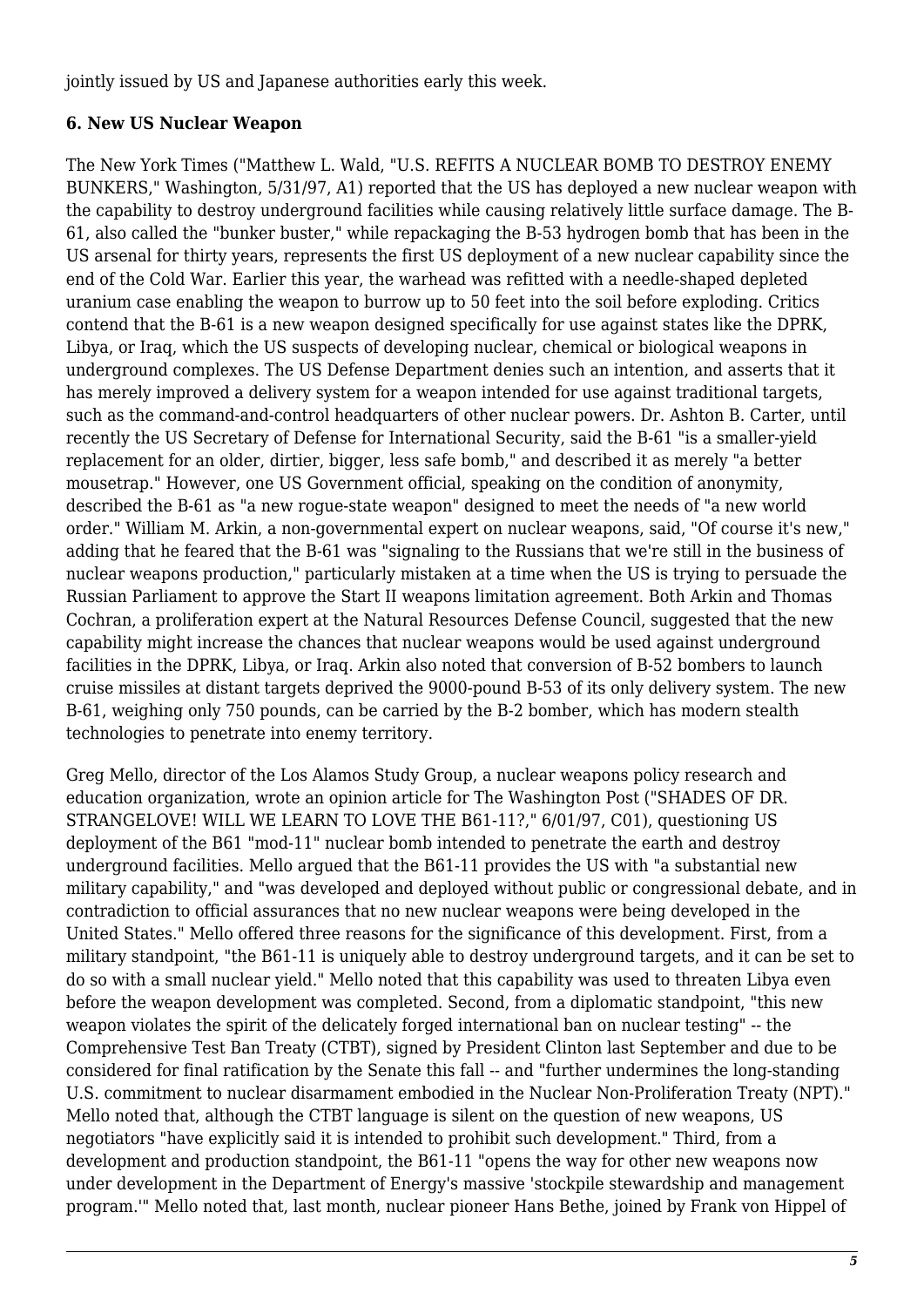Princeton and others, warned that some of the research under this program could lead to entire new classes of weapons and should be stopped. Mello described the B61-11, deliverable "by the B-2A Stealth bomber, or even by F-16 fighters," as "far more suitable for post-Cold War missions" than its predecessor, the B53. Mello observed that such missions could include attacking targets in "rogue states," despite US policy not to use nuclear weapons against non-nuclear states that are signatories to the NPT (unless they are allied with a nuclear state engaged in an act of aggression). "The lower yields are said to enhance [the B61-11's] credibility as a deterrent. The B53, goes the tortured logic, was too big and too dirty to use. It would cause massive 'collateral damage' above ground -- or, in simpler language, the death of many innocent civilians. The more modest B61-11 is considered relatively 'useable' in such a context," Mello wrote.

### <span id="page-5-0"></span>**II. Republic of Korea**

#### <span id="page-5-1"></span>**1. Four-Party Peace Talks**

At a working-level meeting of ROK, DPRK and US officials in New York last Friday, the DPRK reportedly reaffirmed its stance that it would accept, in principle, the commencement of the proposed four-party peace talks. In particular, the North also intimated that it might loosen its persistent claim for advance guarantees of food aid, the greatest hurdle to opening the four-party meeting, as a precondition for its participation. The ROK and the US called for the DPRK to comply with the early opening of an initial meeting and stated that if the DPRK agrees, the nations would then be able to begin discussions on the food aid issue. "The Friday contact was very fruitful," a diplomatic source said, adding that unlike its previous posture, the DPRK attended the meeting with sincerity, carefully considering offers related to the four-party talks by the ROK and the US. The source added that future working-level contacts will make it clearer as to whether a preliminary meeting for the four-party talks can be held. A US State Department spokesman positively evaluated the progress made toward achieving a four-party meeting, saying that the process was heading in the right direction. (Korea Times, "NK EASES STANCE ON FOOD AID IN RETURN FOR FOUR-WAY TALKS," 06/01/97)

# <span id="page-5-2"></span>**2. Red Cross Aid to DPRK**

The International Red Cross announced Saturday that it has increased food aid to the starving DPRK by five times, so that 740,000 of the most desperate people would have access to grain supplies. "Now that we have substantial donations from the South Korean Red Cross and other donors, we are able to increase our operation considerably," said Geoff Dennis, who returned from Pyongyang Saturday morning after leading an assessment team from the International Federation of Red Cross and Red Crescent Societies (IFRCRC). "There is no doubt that there will be increased suffering over the next months until the harvest in October, and the food shortage is already very visible," he added. According to the IFRCRC and other aid agencies, the DPRK has already entered the early stages of famine after the combined woes of a steadily declining economy and the collapse of the Soviet bloc were compounded by three years of heavy flooding that obliterated grain harvests. (Korea Times, "RED CROSS BOOSTS NORTH KOREAN FOOD AID BY FIVE TIMES," 06/01/97)

#### <span id="page-5-3"></span>**3. DPRK Soldiers Seize Corn**

DPRK soldiers took 5,000 tons of World Food Program (WFP) corn at gunpoint from workers at the port of Nampo last month, according to news reports confirmed by a ROK government official. The official stated that a group of DPRK soldiers seized sacks of corn that were part of the US contribution to the WFP while workers were unloading them off a ship on May 21. According to the official, the UN relief organization will lodge a formal protest with DPRK authorities, as similar instances of dubious DPRK behavior are causing concern by the WFP. With 50,000 tons of ROK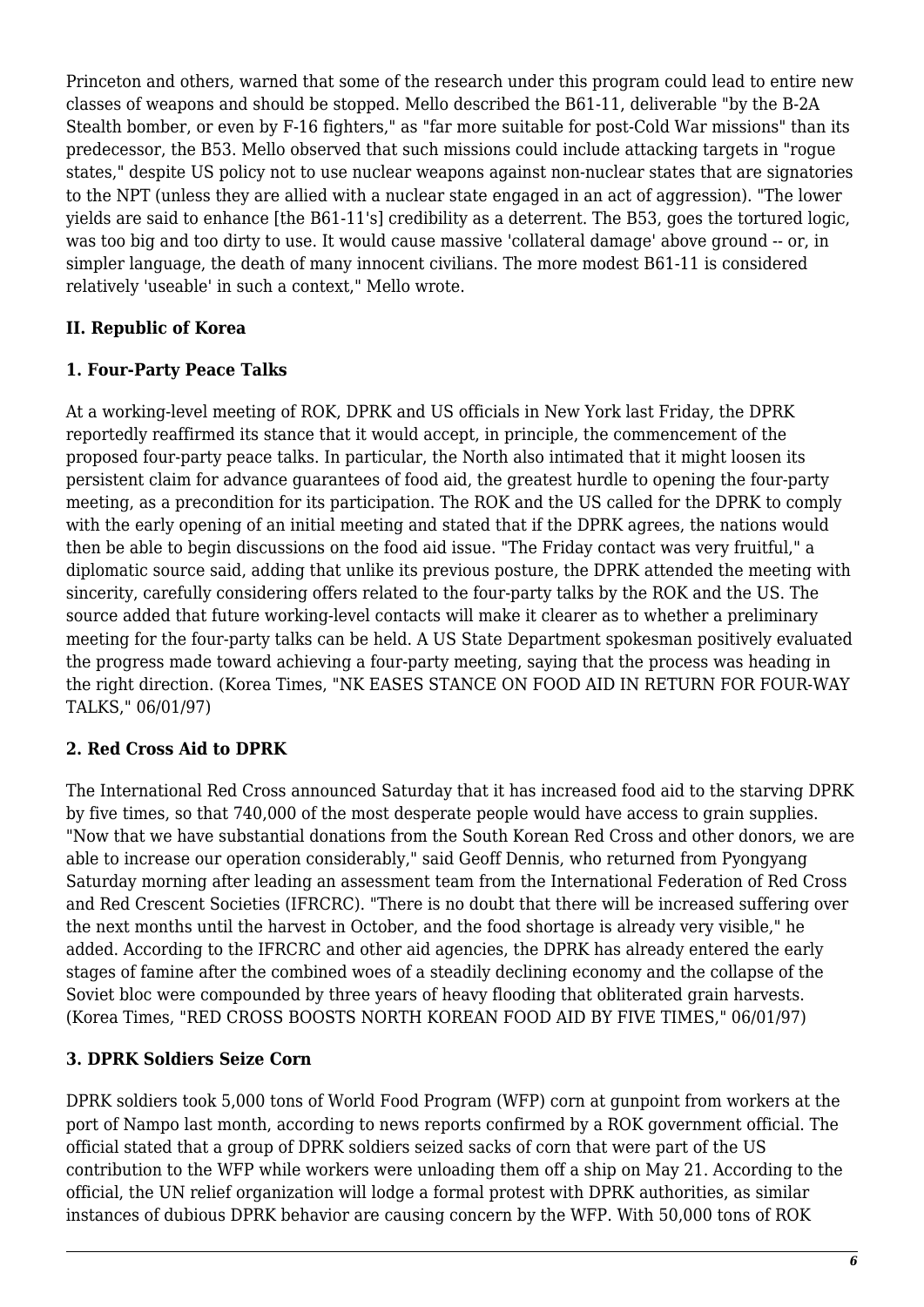National Red Cross food slated to be delivered to the North by the end of July, the Seoul government is reportedly planning to officially raise the issue of transparency of the international relief organization's work in the DPRK. (Korea Herald, "NORTH KOREAN SOLDIERS REPORTEDLY SEIZED 5,000 TONS OF CORN," 06/02/97)

#### <span id="page-6-0"></span>**4. ROK, Canada Discuss Secrecy Cooperation**

Defense officials from the ROK and Canada recently met to discuss a bilateral treaty for the protection of classified defense information, a ROK Defense Ministry official said Friday. Such an agreement, which is nearing a conclusion, is needed to promote cooperation in defense industries and arms trade between the two countries, he explained. The two governments have also begun negotiations on the training of ROK military officers at the Canadian Armed Forces' Command and Staff College. The ROK is also seeking to train its soldiers in UN peace-keeping operations at the Canadian peace-keeping operations center, the Defense Ministry official said. (Korea Times, "KOREA, CANADA TO CONCLUDE DEFENSE SECRETS PROTECTION ACCORD," 05/31/97)

The NAPSNet Daily Report aims to serve as a forum for dialogue and exchange among peace and security specialists. Conventions for readers and a list of acronyms and abbreviations are available to all recipients. For descriptions of the world wide web sites used to gather information for this report, or for more information on web sites with related information, see the collection of [other](http://www.nautilus.org/napsnet/othnaps.html) [NAPSNet resources.](http://www.nautilus.org/napsnet/othnaps.html)

We invite you to reply to today's report, and we welcome commentary or papers for distribution to the network.

Produced by [the Nautilus Institute for Security and Sustainable Development](http://www.nautilus.org/morenaut.html).

Wade Huntley: [napsnet@nautilus.org](mailto:napsnet@nautilus.org) Berkeley, California, United States

Choi Chung-moon: [cily@star.elim.net](mailto:cily@star.elim.net) Seoul, Republic of Korea

Peter Razvin: [icipu@glas.apc.org](mailto:icipu@glas.apc.org) Moscow, Russian Federation

Chunsi Wu: [dlshen@fudan.ihep.ac.cn](mailto:dlshen@fudan.ihep.ac.cn (Chunsi Wu)) Shanghai, People's Republic of China

Dingli Shen: [dlshen@fudan.ihep.ac.cn](mailto:dlshen@fudan.ihep.ac.cn (Dingli Shen)) Shanghai, People's Republic of China

Hiroyasu Akutsu: [akutsu@glocomnet.or.jp](mailto:akutsu@glocomnet.or.jp) Tokyo, Japan

[Return to the top of this Daily Report](#page--1-0)

[Go to the Daily Report Archive](ftp://ftp.nautilus.org/napsnet/daily_reports)

[Return to the Nautilus Institute Home Page](http://www.nautilus.org)

The NAPSNet Daily Report aims to serve as a forum for dialogue and exchange among peace and security specialists. Conventions for readers and a list of acronyms and abbreviations are available to all recipients. For descriptions of the world wide web sites used to gather information for this